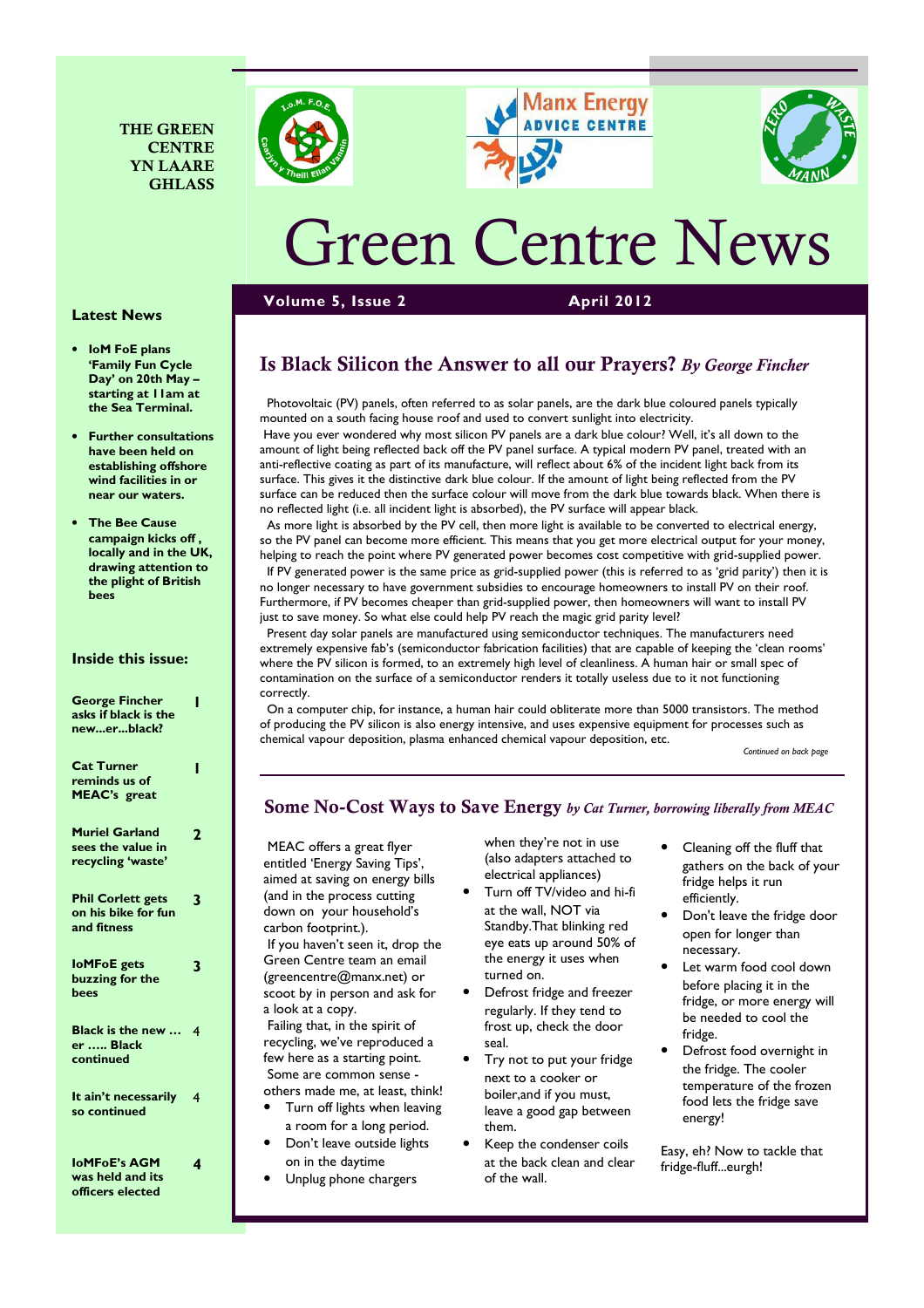## It Ain't Necessarily So! By Muriel Garland

On the face of it, having a weekly bin collection for each household seems like a good idea. However, as we increase the extent to which we recycle and change our attitudes to waste - seeing it more as a valuable resource and less as mere rubbish - it seems that there may not be a valid case for having our wheelie bins emptied every week.

 If you now have a kerbside collection for your glass, plastic bottles and paper and use one of the four civic amenity sites for other items, you have probably noticed that the amount of stuff in your wheelie bin has dropped dramatically.

If you take your old clothes and curtains to the textile bins or charity shops and

cardboard to the amenity site at St Johns or to Green Mann Bedding in Spring Valley, there should be very little left to put in the bin.

 Batteries can go to the various collection points around the island, old spectacles back to the optician, and you can take small household items to charity shops or pass them on to somebody else on www.freecycle.org.

 I know my husband and I could certainly manage with a fortnightly collection and I often wonder exactly what my neighbours who put out two wheelie bins every week find to put in theirs. I suspect they fill them with



green garden waste that could go in a compost heap. Either that, or they waste mounds of food after being tempted by those 'buy one get one free' offers in the supermarkets.

 In England many local councils have now changed to a fortnightly wheelie bin collection, alternating with the collection of recyclates in bags or boxes. But, thinking it was a vote winner, the Conservatives vowed in September 2011 to 'bring back your weekly bin collection'.

Eric Pickles MP, Secretary of State for Department of Communities and Local Government ,offered a fund of £250 million for the Weekly Collections Support Scheme to help local authorities to re-instate weekly collections. Unfortunately for him the scheme backfired and the authorities didn't want his money.

 Firstly, despite what the Sun says, the majority of people are satisfied with having a fortnightly collection and recycling rates have increased in some areas by 40% providing revenue for the authorities.

 Local authorities pointed out that the real cost of re-instating weekly bin collections would be something more like £530 million, and that it would also have an adverse effect on their recycling rates just at a point when they were increasing.



 A weekly bin collection to every household is one of those reassuring things that appear, on initial consideration, to be good, but that on closer analysis prove not to be the ideal way to deal with the type of waste created by our modern society. Most of what we throw out is paper, plastic and packaging, which can be re-used or recycled. Most of us could manage with a fortnightly wheelie bin collection, and recycling rates here would improve as we put the emphasis on recovering those materials that can be re-used and recycled. So when you take that out, your

 'Give Us A Weekly Bin Collection' seems to make sense at first glance, but it may in the longer run be a concept that turns out to need changing as our life-styles and attitudes to waste change.

 Zero Waste Mann sees most waste as valuable resources and materials that can be kept within the loop through re-use and recycling. The continued on back page

"Zero Waste Mann sees most waste as valuable resources ….that can be kept within the loop through reuse and recycling."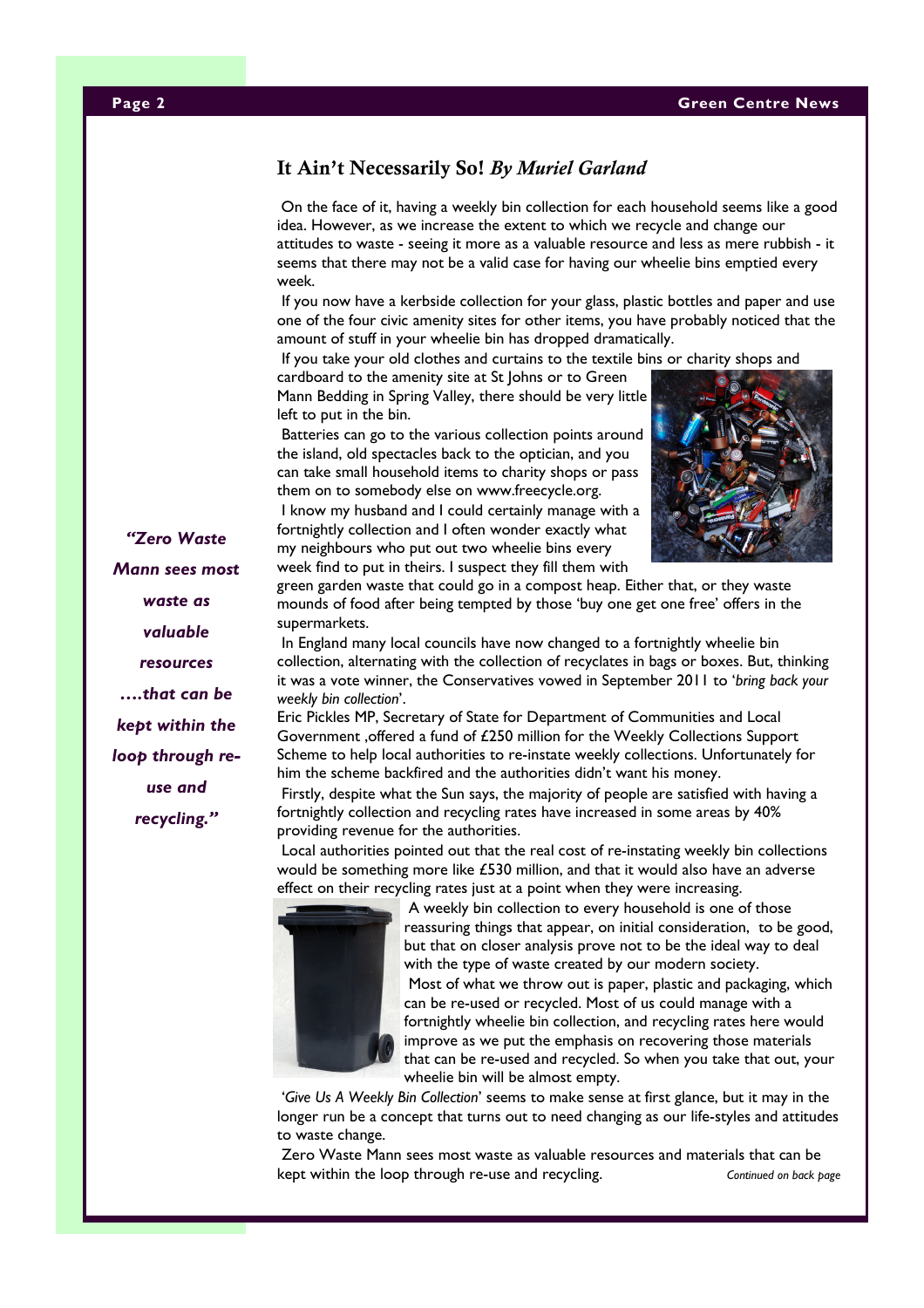#### **Volume 5, Issue 2** Page 3 Page 3 Page 3 Page 3 Page 3 Page 3 Page 3 Page 3 Page 3 Page 3 Page 3 Page 3 Page 3 Page 3 Page 3 Page 3 Page 3 Page 3 Page 3 Page 3 Page 3 Page 3 Page 3 Page 3 Page 3 Page 3 Page 3 Page 3 Page 3

## Confessions of a cyclist by Phil Corlett

I've always cycled – right from when I was a school kid, in fact when I was a child of 8 or 9 or so, I even went diving on my bike…..my foot slipped off the kerbside of Castletown Harbour & I dropped ten feet, ending up in the sea, whilst still on my bike! The bikes we had in those days were often cobbled together from bits and pieces of other bikes, with cow horn handlebars, no mudguards and little or no brakes.

In the 'good old days' when there were far fewer cars on the road it was regarded as perfectly normal for children to venture pretty far afield and I can recall cycling with my mates from Douglas, up to 'the Head' onto the old scramble course there to do the jumps, and also up Richmond Hill to Knock Froy scramble course on a Wednesday night. We went all over the place on our bikes, with no worries about the traffic. Back then we didn't have mobile phones to stay in touch with our parents when we were out – youngsters would happily go exploring long distances from home and reappear when they were hungry!

The volume of traffic these days means that it's no longer regarded as safe for children to cycle around the public roads, at least until their road skills are well developed—and in any event many parents don't



encourage their kids to explore in the way they used to as they say 'it's not safe on the roads as there's too many cars'!!? Even as an adult cyclist I find the lack of cycle lanes can make my daily cycle commute a challenge, even downright dangerous – back lanes have to be my 'cycle ways' as they offer a much safer alternative to the main roads, letting me avoid both the traffic jams and the pollution they create. But it never fails to amuse me when I see chunky Chelsea Tractors with an array of bike racks on the back – the drivers adding to the traffic misery they're trying to escape!

Thanks to the efforts of Mark Cavendish this Island has a cycling record to be proud of – it would be great if more of us could be inspired by him. We might not all be champions at it but we can all enjoy the health and **cost benefits** of cycling (oil prices always seem to go up).

I really miss cycling (if I'm away etc) and exercise DOES make you feel better, so why not give it a try and brighten your day whilst getting from A to B, instead of being one of those poor frustrated people stuck in the ever increasing traffic jams on the IoM.

IoM FoE recently met with the DoI's Director of Highways and talked to him about various transport issues on the Island, including the need for more cycle lanes. Apparently the original plans for the road development on Richmond Hill had a cycle lane on it but this was 'cost-engineered' out by Treasury, and this whilst Mr Bell our current Chief Minister was in charge of it…….. Hmmm!?

In the UK, Friends of the Earth has planned the Big Green Bike Ride - 5 days solid of cycling fun, to draw attention to the leisure, cost and environmental benefits it offers and raise much needed funds through sponsorship. Five days might be a bit much for all but the hardiest of us, so over here IoM FoE is organising a Family Fun Cycle Day on May  $20<sup>th</sup> - a$  great opportunity to dust off your wheels, get out your biking helmet and join us for some fresh air. We'll be starting off at 11am from the Sea Terminal and there'll be two routes. The first is for the less fit amongst us and for children too small to tackle



big distances (they'll be heading along the Prom). The other route is for adults and older children. This will go along the Harbour and out to St Johns ending on the green at Tynwald Hill. Bring a picnic and remember not to go too hell-for-leather on the way out – you'll be cycling back too, as sorry, but we're not encouraging fossil-fuel powered transport for the return journey – and sadly you can't take your bike on the Island's buses….the question you need to ask the DoI is……. why not!?

Part of the ride will be on the old Peel railway lines and we've been really glad of the help the DoI has given in terms of resurfacing materials to make this track more bike-friendly: it all helps.

Think about it: how would you like to envisage the Island in a few years time….as one great big traffic jam/parking lot, or as a green and clean place with an integrated public transport system with people cycling, walking and much fewer motor vehicles moving around, smoothly and easily, and where travel's a pleasure not a strain? I know which I'd prefer….

#### All Bee-cause….by Cat Turner

 IoM FoE is supporting the Bee Cause – a campaign to draw attention to the plight of bees in the British Isles, and (locally) to encourage people to make our island a more bee-friendly place.

 To this end, Phil Corlett and Cat Turner recently gave an 'assembly' at St Thomas' CE School, explaining to the students how valuable bees are to us in a variety of ways.

 The children asked some terrific questions and their enthusiasm was, in Phil's words, 'truly infectious'. We especially liked the bee impressions that Reception came up with! IoMFoE has a stack of engaging campaign material (plus seeds!) available; if you'd like to learn more, call into the Green Centre or check out the website.